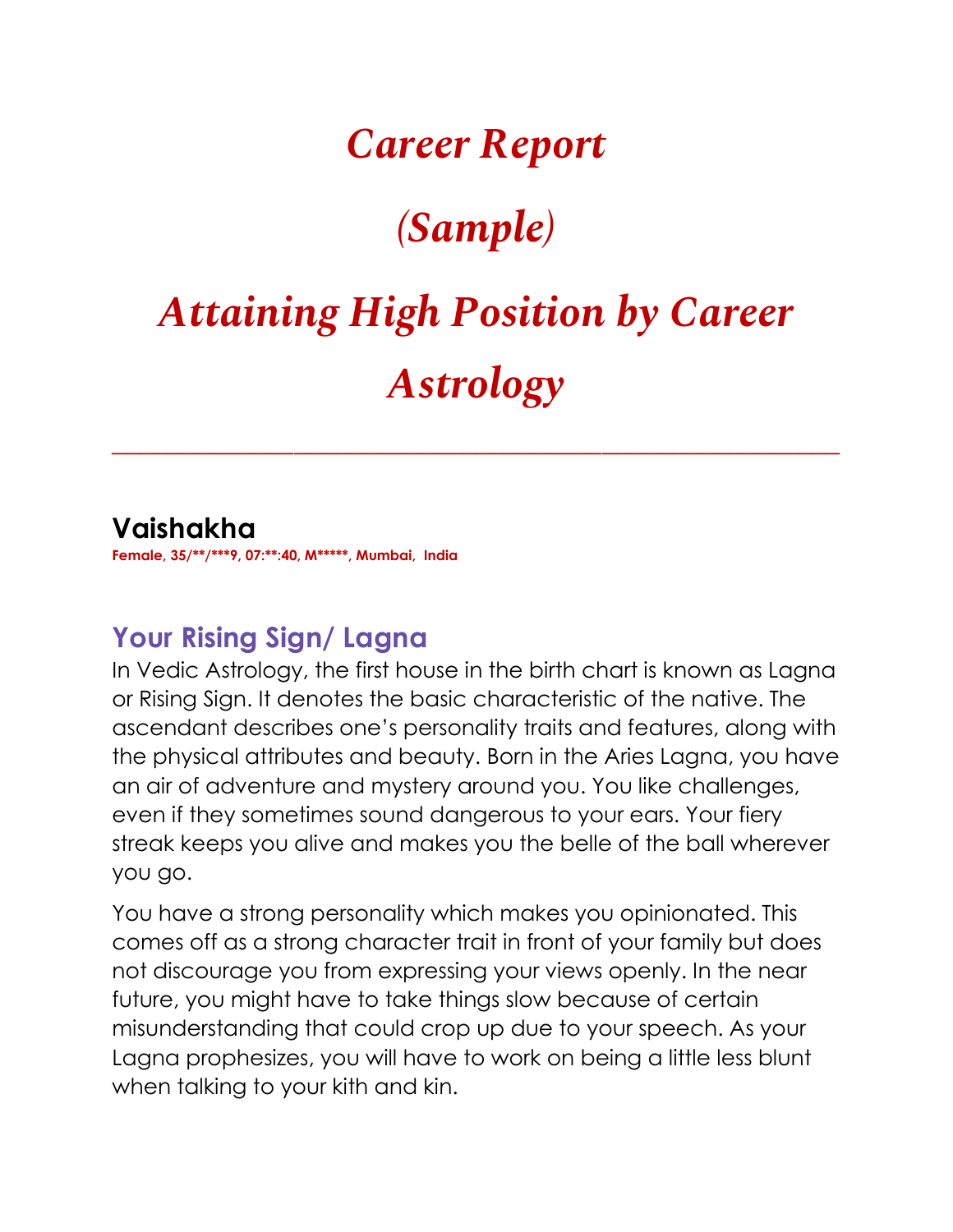#### **Your Horoscope and Career**

The key to having a good career is maintaining integrity. You love to be in limelight and the career that suits you best will be something on those lines. Your strong will to achieve heights in life will keep you motivated throughout your journey. You are determined, hardworking and loyal to your work. Your aesthetic boasts about confidence and strong willpower. Your ambitious attitude will help you achieve a lot more than you anticipated in life. You are a great friend to all those who are in dire need of support. But when it comes to vengeance, you will no stone unturned. Your thought process will wither move eyebrows or mountains, but will not let you sit back and look at like an audience member.

Your 10th lord of profession Mars is placed in the 6th house and is debilitated (adverse) in the horoscope. By virtue of the improved position of Mars in D-9 chart, the adverse effects have been minimized to an extent. But on the other hand, the Mercury-Ketu conjunction with Mars in the 6th house of service indicates that your life shall not be free from enemies who will give you a hard time when the situation is already way too challenging for you.

 You shall rise in life through constant hard work and sensible planning. Your ability to cut through the competition and manipulate people around you would provide you with an upper edge over everyone else.

#### **Positive And Negative Outlook with respect to your Kundli**

With Saturn aspecting 10th house of Profession and own sign of retrograde Jupiter, you shall always remain dissatisfied with your growth. Despite the constant success at the work front, you will have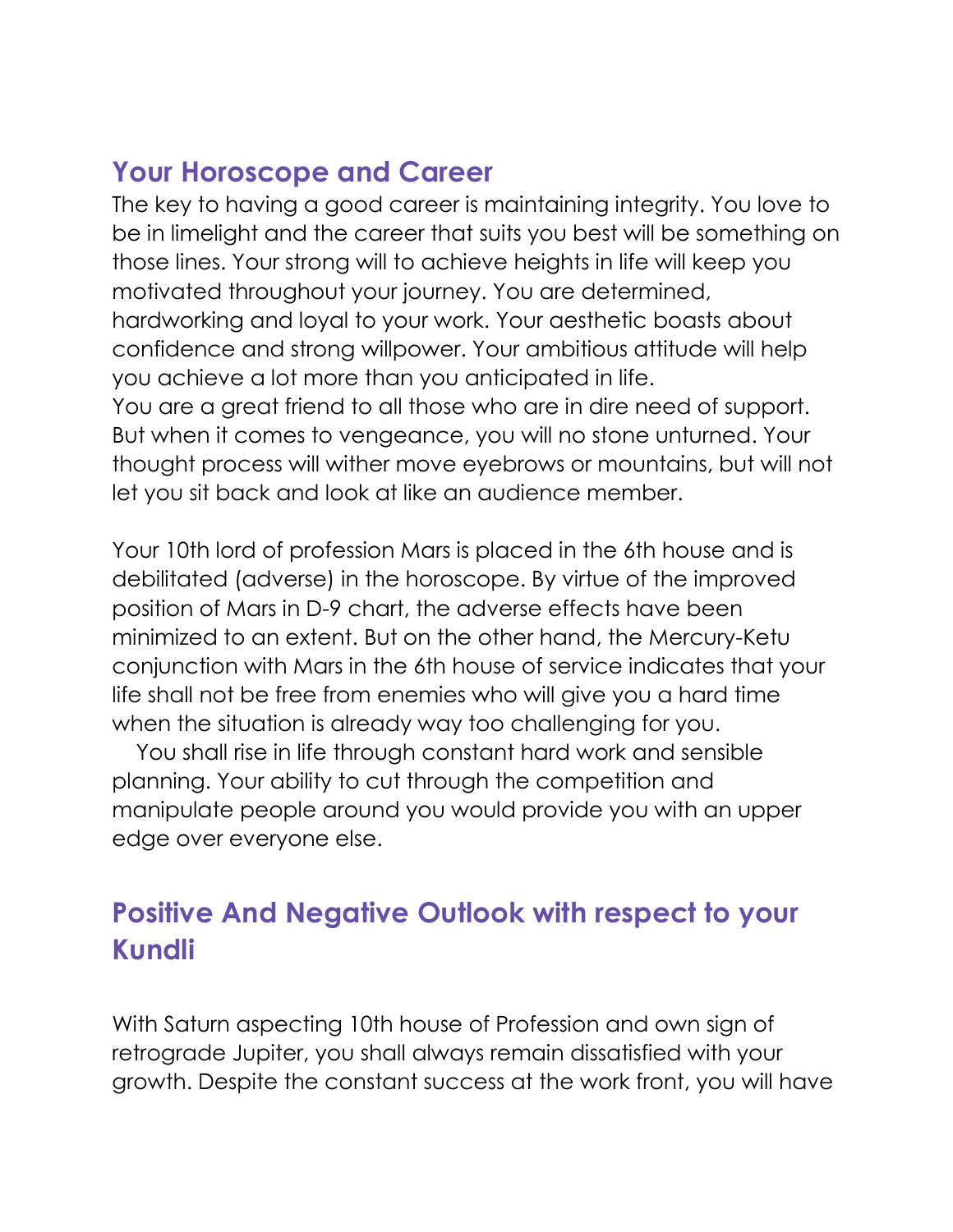a hard time coping up with all of it. You might take all the success to your head which could prove to be a problem.

You love money and the advantages it brings with itself, but you tend to take the acquisition of money as a challenge and this often leads to deviate from set targets. If you can restrain yourself from this success shall be surely on your way.

#### **Favourable time period for growth**

With Saturn-Venus combination in Taurus sign and aspect of these on the 10th house, you shall have a promising career in the first half of 2019. You might have to face some trouble at initial stages but this will pass in a week's time till you figure out how to move forward. Opportunities will present themselves to you in this duration, make sure that you use them efficiently. Making all your dreams come true would be as easy as 123 in this period. As per your birth chart, the first half of the year will be your holy grail period where every event and opportunity would be working in your favour to provide you with the maximum chances to excel at your work.

The second half of the year will be testing all the options the first half gave you. Use this time to work your charm and prove that you are worthy of the tasks assigned. Further, you can socialise a little to get to know your teammates better and work in sync with them.

#### **Remedies to attain High Position at work**

- Offer water to rising Sun daily.
- Observe fasts on Thursdays.
- Recite Laxmi Chalisa daily.
- Donate Sweets to poor on Tuesdays and Saturdays.

Blessings

Suresh Atrey